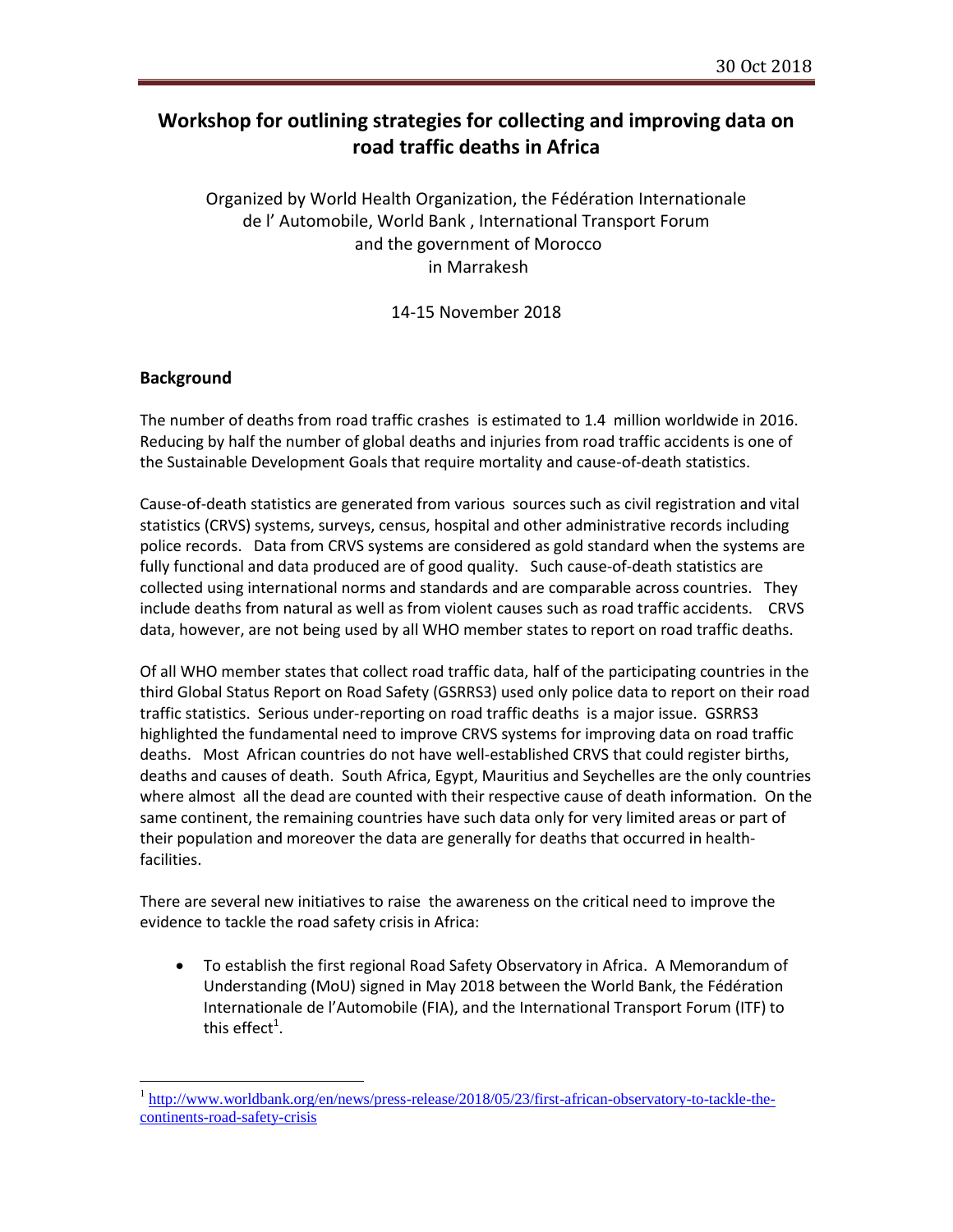• To hold the 1<sup>st</sup> African Road Safety Forum: Marrakech, Morocco, 12-15 Nov.2018. This Forum is jointly organized by several international institutions and provide a platform for countries to exchange expertise and good practices in this area  $^2$ .

### **Objectives of the workshop**

To provide two-day sessions (14-15 Nov.) within the  $1<sup>st</sup>$  *Africa Road Safety Forum* that would focus on recent developments to improve the representativeness and validity of mortality data as collected by countries with a particular focus on data on road traffic deaths. Examples from ongoing work in some African countries will be presented and a work plan for the region elaborated. The two-day sessions would cover the following items:

- business mapping process: all steps from event of death to reporting
- strengths and weaknesses of each data source
- integration/inter-operability of various data sources
- action plan for various stakeholders to improve data collection and reporting

### **Structure**

 $\overline{a}$ 

The First African Road Safety Forum will be held from 12-15 November. Overall information on the Forum is available at<https://www.arsforum2018.ma/en/>

This workshop will run in parallel to the 3rd and 4th day of the Forum (14-15 November) but in a separate meeting room and with different target audience. Note: participants to this workshop should arrive by latest in the evening of 13 November.

The target audience for this workshop are government representatives from the civil registration department, ministries of health, justice and transport and statistical offices sector who are technically engaged in data collection and management.

The attached updated agenda provides information on the workshop sessions that this audience should attend.

 $2$  https://www.irfnet.ch/event-info/1st-african-road-safety-forum/1/940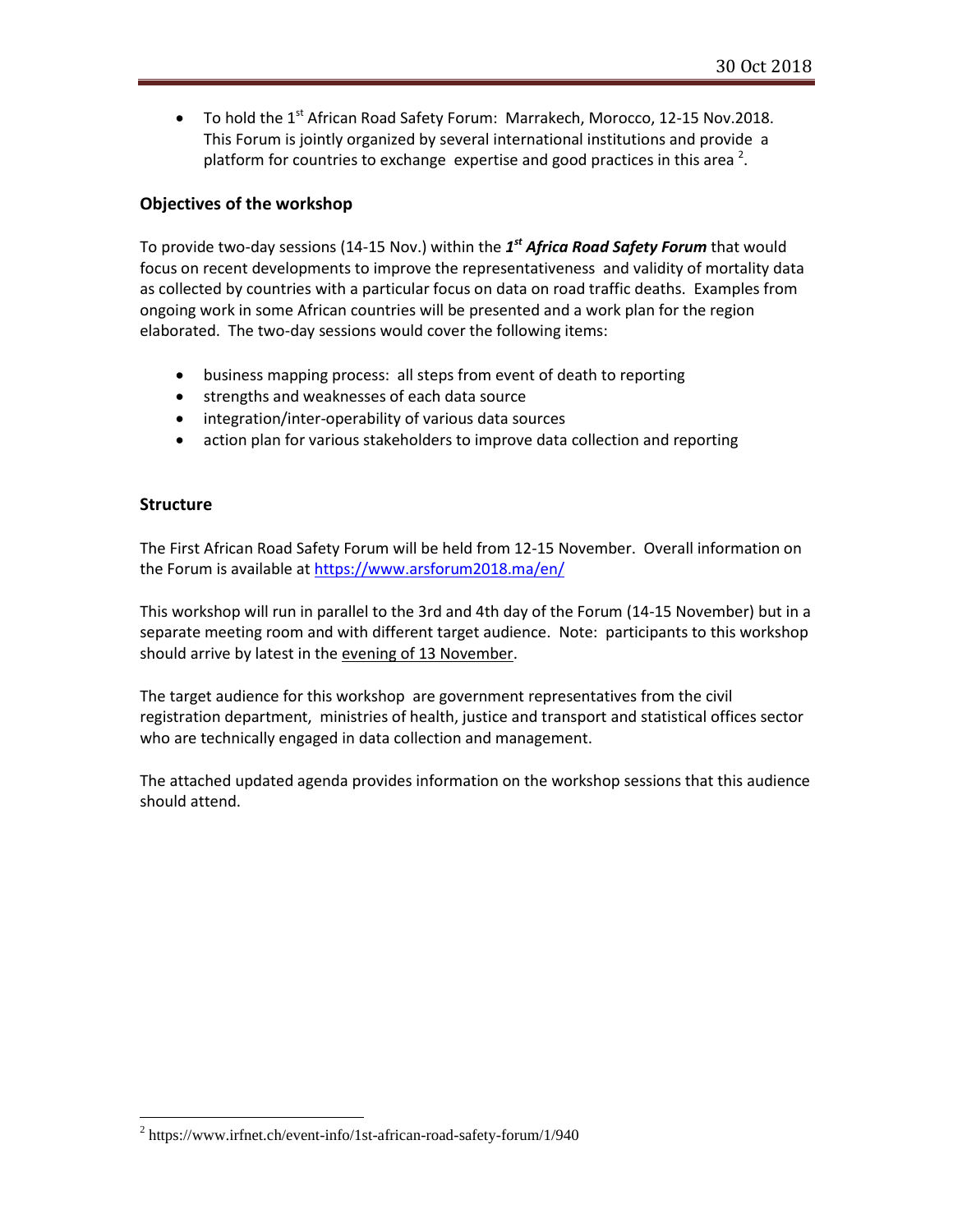# **Workshop for outlining strategies for collecting and improving data on road traffic deaths in Africa**

Organized by World Health Organization, the Fédération Internationale de l' Automobile, World Bank , International Transport Forum and the government of Morocco

in Marrakesh, 14-15 November 2018

### **14 November 2018 - Room Karam 1**

#### *CRVS systems and road traffic data*

| <b>Time</b>  | <b>Session</b>                                                                        | <b>Presenter</b>                                      |
|--------------|---------------------------------------------------------------------------------------|-------------------------------------------------------|
| 10.00:10.30  | Registration of participants                                                          | All participants                                      |
| 10.30: 11.00 | Coffee break                                                                          |                                                       |
| 11.00: 11.30 | Opening remarks, objectives and expected<br>outcomes of workshop                      | Etienne Krug, WHO<br>Maria Segui Gomez,<br><b>FIA</b> |
| 11.30: 11.45 | Introduction                                                                          | All participants                                      |
| 11.45: 12.30 | African Road Safety Observatory<br>Road traffic deaths: data sources & quality        | Maria Segui Gomez,<br><b>FIA</b><br>Kacem laych, WHO  |
| 12.30: 12.45 | Civil registration and vital statistics (CRVS) systems:<br>as a preferred data source | Doris Ma Fat, WHO                                     |
| 12.45: 13.00 | Initiatives in countries to improve data systems:<br>road traffic deaths              | Daniel Cobos, Swiss<br><b>TPH</b>                     |
| 13.00:14.30  | Lunch                                                                                 |                                                       |
| 14.30: 14.45 | CRVS systems: Principles and operational framework:<br>death registration & resources | Doris Ma Fat, WHO                                     |
| 14.45: 15.00 | Regional initiative to improve CRVS system                                            | Azza Badr, WHO                                        |
| 15.00: 15.30 | Improving CRVS system design: Business process<br>mapping                             | <b>Daniel Cobos, Swiss</b><br><b>TPH</b>              |
| 16.00: 16.30 | Coffee break                                                                          |                                                       |
| 16.30: 17.00 | Discussions & plan for next day                                                       | All participants                                      |